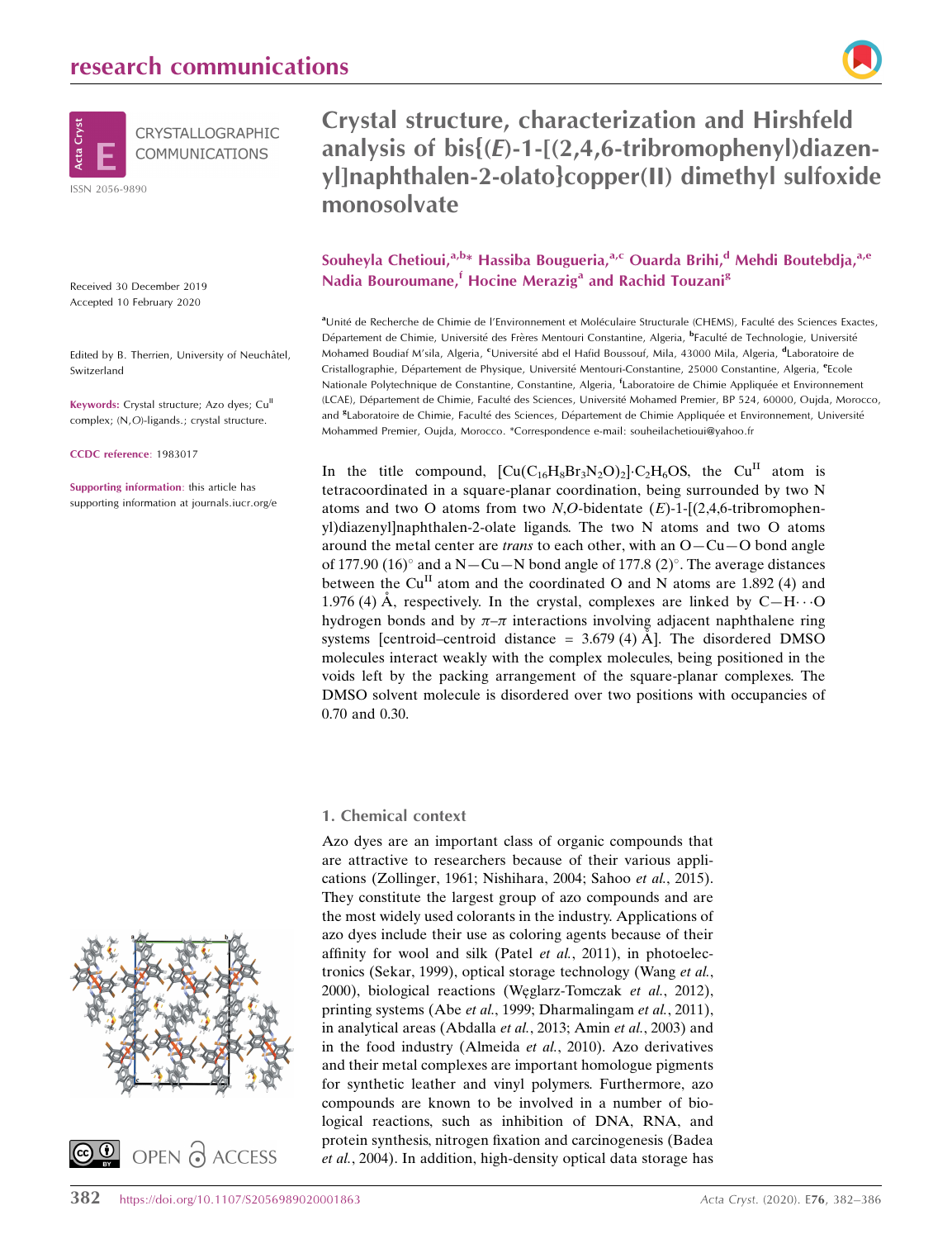been the subject of extensive research over the past decade. In general, cyanine dyes, phthalocyanine dyes, and metal-azo dyes are used in the recording layer of DVD-R (digital versatile disc-recordable) discs. It was reported that the new technology, which employs 405 nm blue–violet diode lasers, will require a new optical-recording medium matching the 405 nm wavelength laser (Steed et al., 2007). In comparison with the dyes themselves, metal-azo dyes are light-stable, allow an easier control of the wavelength by selection of the appropriate substituent groups, and have good thermal stability (Geng et al., 2004; Bin et al., 2003; Fu-Xin et al., 2003; Hamada et al., 1997; Suzuki et al., 1999; Nejati et al., 2009; Li et al., 2010). Being interested in the synthesis and preparation of metal complexes bearing such ligands, we have synthesized and structurally characterized  $\tilde{C}u^{II}$  complexes with  $N, O$ bidentate phenylazo-naphtholate ligands (Chetioui et al.,  $2015a,b$ ). In our previous work, we were interested by the colour-generation mechanism of azo pigments, usually characterized by the chromophore of the azo group  $(-N=N-)$ (Bougueria et al., 2013a,b,c, 2014; Chetioui et al., 2013a,b). Herein, we report the synthesis and crystal structure of a Cu<sup>II</sup> complex incorporating the ligand  $(E)$ -1- $[(2,4,6-$ tribromophenyl)diazenyl]naphthalen-2-ol, for which the structure is known (Chetioui et al., 2013a).



#### 2. Structural commentary

The structure of the title compound is shown in Fig. 1. The asymmetric unit consists of a Cu<sup>II</sup> complex molecule and a DMSO solvent molecule. In the complex, the  $Cu<sup>H</sup>$  atom is coordinated by two oxygen and two nitrogen atoms trans to each other. The Cu1—N2 and Cu1—N4 bond lengths [1.976 (4) and 1.971 (5)  $\AA$ , respectively] are almost identical. The N-Cu-N bond angle is 177.8 (2)°. The two Cu-O distances are  $1.882$  (4) and  $1.892$  (4) A. All bond lengths are similar to those observed in similar crystal structures (Chetioui *et al.*, 2015*a,b*). The N-Cu-O bond angles range from 88.75 (18) to 93.06 (17) $^{\circ}$  and the O-Cu-O angle is 177.90  $(16)^\circ$ . Therefore, the copper atom can be considered to be in a slightly distorted square-planar geometry. The dihedral angle formed between the plane of the C1–C10 naphthalene ring system and the tribromobenzene ring is  $51.4$  (2)°.

| Table 1                                            |  |
|----------------------------------------------------|--|
| Hydrogen-bond geometry $(\mathring{A}, \degree)$ . |  |

| $D-\mathrm{H}\cdots A$         | $D=H$ | $H \cdot \cdot \cdot A$ | $D\cdot\cdot\cdot A$ | $D$ -H $\cdots$ A |
|--------------------------------|-------|-------------------------|----------------------|-------------------|
| $C3 - H3 \cdot \cdot \cdot O3$ | 0.95  | 2.32                    | 3.257(12)            | 169               |
| $C23 - H23 \cdot O3^i$         | 0.95  | 2.60                    | 3.453(12)            | 150               |

Symmetry code: (i)  $x - \frac{1}{2}$ ,  $-y + \frac{1}{2}$ ,  $z + \frac{1}{2}$ .

#### 3. Supramolecular features

In the crystal, the complex molecules and the DMSO molecules are linked by  $C3 - H3 \cdots O3$  and  $C23 - H23 \cdots O3$ hydrogen bonds (Table 1), forming parallel complex–solvate chains along the *b*-axis direction (see Fig. 2).  $\pi-\pi$  stacking interactions involving adjacent naphthalene ring systems [centroid–centroid distance =  $3.679(4)$  Å] are observed between complex molecules.

#### 4. Analysis of the Hirshfeld surfaces

The program Crystal Explorer 3.1 (Wolff et al., 2012) was used to generate the Hirshfeld surface (Spackman & Jayatilaka, 2009) mapped over  $d_{\text{norm}}$  (Fig. 3). The bright-red spots correspond to the  $H \cdots O/O \cdots H$  close contacts (C-H $\cdots$ O hydrogen bonds), while the faint-red spots, near the  $H \cdots O$ contacts, are attributed to  $Br\cdots H$ ,  $Br\cdots Br$  and  $C\cdots H$ contacts. The white areas correspond to regions where the



Figure 1

The molecular structure of the title compound with atom labelling and displacement ellipsoids drawn at the 50% probability level.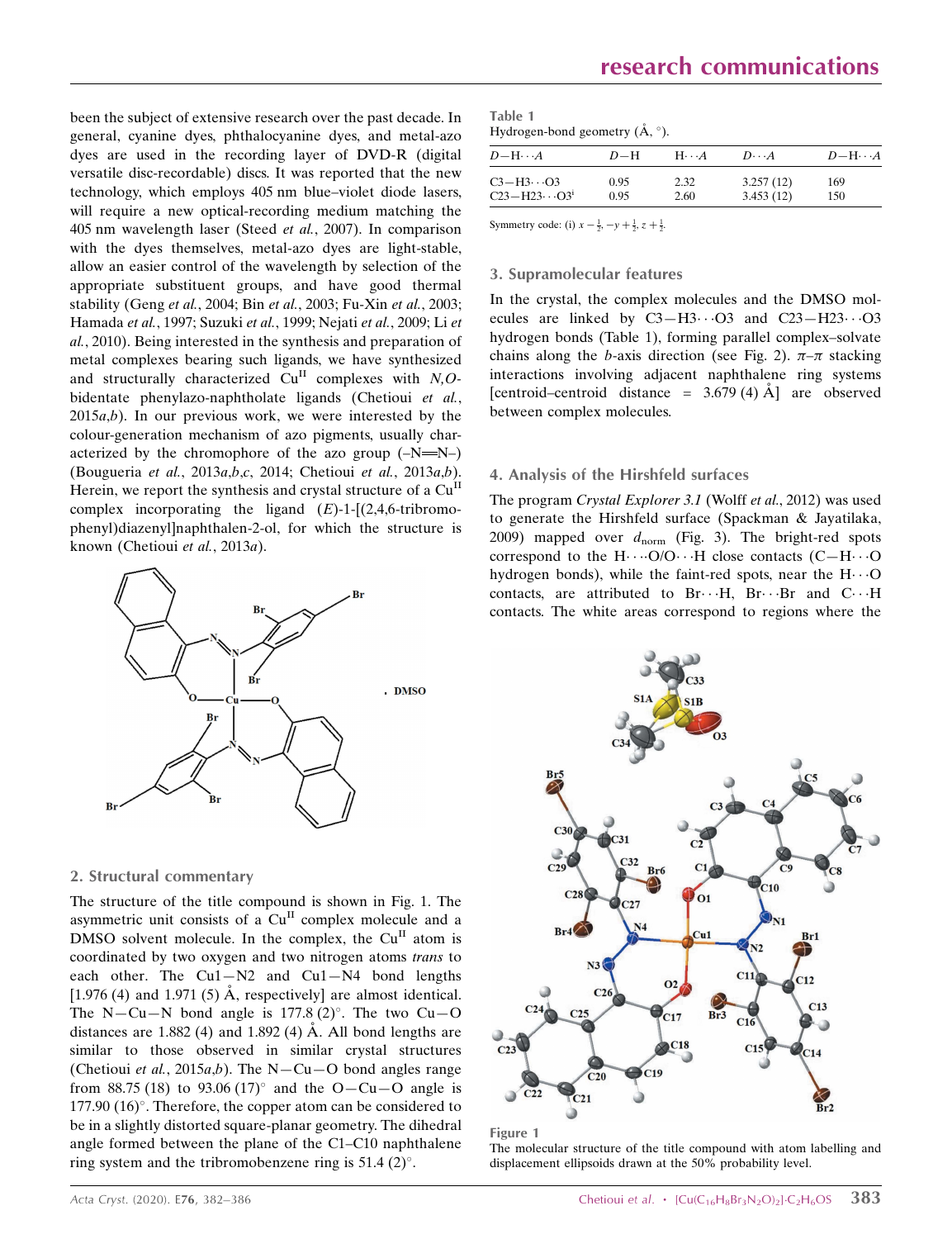# research communications





A view along the a axis of the crystal packing of the title compound.

distances separating neighboring atoms are close or equal to the sum of the van der Waals radius of the atoms. The corresponding fingerprint plots (McKinnon et al., 2007) are shown in Fig. 4. The relative contributions from the different interatomic contacts to the Hirshfeld surfaces are as follows: O $\cdots$ H/H $\cdots$ O contacts 5.0%, H $\cdots$ Br/Br $\cdots$ H 23.7%, Br $\cdots$ Br 4.7%,  $Br\cdots$ C/C $\cdots$ Br 11.6%, C $\cdots$ C 3.3%, C $\cdots$ H/H $\cdots$ C 17.5%, H $\cdots$ H 25.8%. The presence of  $\pi-\pi$  stacking interactions are indicated in the Hirshfeld surface mapped over shape-index (Fig. 5).

## 5. Synthesis and crystallization

The complex, bis-1-(2,4,6-tribromophenylazo)-2-naphtholatecopper(II), was obtained by mixing 1 mmol of  $1-(2,4,6$ tribromophenylazo)-2-naphthol dissolved in 20 ml of THF with 0.5 mmol of  $Cu(OAc)<sub>2</sub>·H<sub>2</sub>O$  dissolved in 20 ml of MeOH. The mixture was refluxed at 333 K for 8 h. Upon cooling, a dark-orange solid was observed, which was filtered off and washed with water, and then dried under vacuum. Crystallization in DMSO yielded 83% of a crystalline material. To confirm the formula of the solvate complex, an elementary analysis was carried out: calculated for  $C_{32}H_{16}Br_6CuN_4O_2$ .  $C_2H_6$ OS, C 36.80%, N 5.05%, H 2.00%, found C 36,27%, N 4,81%, H 1,92%. The  $^{1}$ H NMR spectrum (paramagnetic complex) shows a multiplet around 7 and 8 ppm attributed to the aromatic protons. The IR spectrum of the complex shows the vibration bands:  $v(N=N)$ ; 1360 cm<sup>-1</sup>,  $v(C-N)$ : 1149 cm<br><sup>-1</sup>,  $v(C-Rr)$ : 645 cm<sup>-1</sup>,  $v(C-O)$ : 1207 cm<sup>-1</sup> (gromatic) ,  $\nu(C-Br)$ : 645 cm<sup>-1</sup>,  $\nu(C-O)$ : 1207 cm<sup>-1</sup> (aromatic),  $v(C=C)$ : 1498 cm<sup>-1</sup> (aromatic),  $v(C-H)$ : 2945 cm<sup>-1</sup> (aromatic),  $\nu$ (Cu–N): 417 cm<sup>-1</sup>,  $\nu$ (Cu-O): 558 cm<sup>-1</sup>. The UV–Vis spectrum measured in CH<sub>2</sub>Cl<sub>2</sub> (10<sup>-5</sup> M), shows three absorption bands: an intense band at 268 nm ( $\varepsilon = 29.94 \; 10^8$ )  $M^{-1}$  cm<sup>-1</sup>) attributed to intra-ligand charge-transfer transition, a band at 382 nm ( $\varepsilon = 79.21 \; 10^7 \; \text{M}^{-1} \; \text{cm}^{-1}$ ) associated with the azo form of the ligand and a band at 462 nm ( $\varepsilon$  = 63.84)  $10^7$  M<sup>-1</sup> cm<sup>-1</sup>) attributed to metal-ligand charge transfer.



Figure 3 View of the Hirshfeld surface mapped over  $d_{\text{norm}}$ .



#### Figure 4

Two-dimensional fingerprint plots of the compound showing (a) all interactions and those delineated into (b)  $H \cdots O/O \cdots H$ , (c)  $Br \cdots H/$ H $\cdots$ Br, (*d*) Br $\cdots$ Br, (*e*) C $\cdots$ Br/Br $\cdots$ C, (*f*) C $\cdots$ C, (*g*) H $\cdots$ C/C $\cdots$ H and  $(h)$  H $\cdots$ H interactions.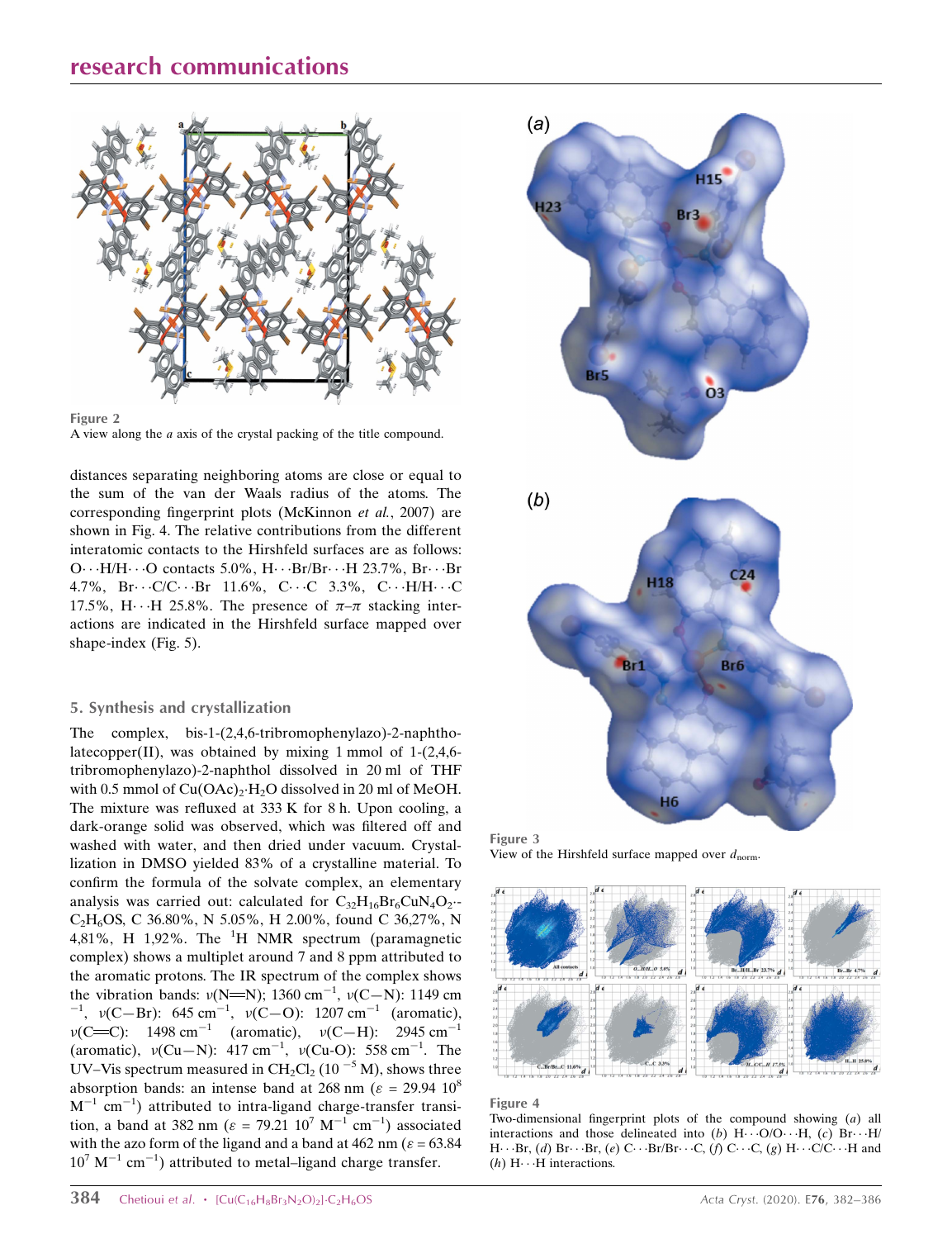

Figure 5

Hirshfeld surface mapped over shape-index, highlighting the region involved in  $\pi-\pi$  stacking interactions.

#### 6. Refinement

Crystal data, data collection and structure refinement details are summarized in Table 2. The H atoms were included in calculated positions and treated as riding atoms:  $C-H =$ 0.93 Å with  $U_{\text{iso}}(H) = 1.2 U_{\text{eq}}(C)$ . An absorption correction was not applied in view of the very small size of the crystal [0.1  $\times$  0.09  $\times$  0.08 mm]. The DMSO solvent molecule shows disorder over two positions with final occupancies of 0.70 and 0.30. The disordered atoms were modelled as anisotropic using EADP restraints. H atoms of the disordered DMSO were omitted.

#### Acknowledgements

The authors are indebted to URCHEMS (Unité de Recherche de Chimie de l'Environnement et Moléculaire Structurale of the University of Constantine Algeria) for the X-ray facilities.

#### References

- [Abdalla, N. A., El-Haty, M. T., Adam, F. A. E. & Hassan, F. W. \(2013\).](http://scripts.iucr.org/cgi-bin/cr.cgi?rm=pdfbb&cnor=tx2018&bbid=BB1) [Rev. Roum. Chim.](http://scripts.iucr.org/cgi-bin/cr.cgi?rm=pdfbb&cnor=tx2018&bbid=BB1) 58, 899–913.
- [Abe, T., Mano, S., Yamaya, Y. & Tomotake, A. \(1999\).](http://scripts.iucr.org/cgi-bin/cr.cgi?rm=pdfbb&cnor=tx2018&bbid=BB2) J. Imaging Sci. Tech. 43[, 339–344.](http://scripts.iucr.org/cgi-bin/cr.cgi?rm=pdfbb&cnor=tx2018&bbid=BB2)
- [Almeida, M. R., Stephani, R., Dos Santos, H. F. & Oliveira, L. F. C. D.](http://scripts.iucr.org/cgi-bin/cr.cgi?rm=pdfbb&cnor=tx2018&bbid=BB3) (2010). [J. Phys. Chem. A](http://scripts.iucr.org/cgi-bin/cr.cgi?rm=pdfbb&cnor=tx2018&bbid=BB3), 114, 526–534.

| Table 2 |                       |
|---------|-----------------------|
|         | Experimental details. |

| Crystal data                                                                |                                      |
|-----------------------------------------------------------------------------|--------------------------------------|
| Chemical formula                                                            | $[Cu(C16H8Br3N2O)2]\cdot C2H6OS$     |
| $M_{\rm r}$                                                                 | 1109.61                              |
| Crystal system, space group                                                 | Monoclinic, $P2_1/n$                 |
| Temperature (K)                                                             | 150                                  |
| $a, b, c (\AA)$                                                             | 8.9922 (14), 16.461 (3), 24.835 (4)  |
| $\begin{array}{c} \beta \ (\^{\circ}) \\ V \ (\AA^3) \end{array}$           | 92.491(6)                            |
|                                                                             | 3672.6 (11)                          |
| Z                                                                           | $\overline{4}$                       |
| Radiation type                                                              | Mo $K\alpha$                         |
| $\mu$ (mm <sup>-1</sup> )                                                   | 7.22                                 |
| Crystal size (mm)                                                           | $0.1 \times 0.09 \times 0.08$        |
| Data collection                                                             |                                      |
| Diffractometer                                                              | <b>Bruker APEXII</b>                 |
| Absorption correction                                                       | Multi-scan (SADABS; Bruker,<br>2012) |
| $T_{\min}, T_{\max}$                                                        | 0.002, 1                             |
| No. of measured, independent and<br>observed $[I > 2\sigma(I)]$ reflections | 6872, 6872, 3962                     |
| $R_{\rm int}$                                                               | 0.107                                |
| $(\sin \theta/\lambda)_{\text{max}} (\text{\AA}^{-1})$                      | 0.610                                |
| Refinement                                                                  |                                      |
| $R[F^2 > 2\sigma(F^2)], wR(F^2), S$                                         | 0.044, 0.099, 0.92                   |
| No. of reflections                                                          | 6872                                 |
| No. of parameters                                                           | 446                                  |
| No. of restraints                                                           | 150                                  |
| H-atom treatment                                                            | H-atom parameters constrained        |
| $\Delta\rho_{\text{max}}$ , $\Delta\rho_{\text{min}}$ (e Å <sup>-3</sup> )  | $0.68, -0.50$                        |

Computer programs: APEX2 and SAINT (Bruker, 2012), SHELXS97 and SHELXL97 (Sheldrick, 2008), ORTEP-3 for Windows and WinGX (Farrugia, 2012).

- [Amin, A. S., Mohammed, T. Y. & Mousa, A. A. \(2003\).](http://scripts.iucr.org/cgi-bin/cr.cgi?rm=pdfbb&cnor=tx2018&bbid=BB4) Spectrochim. Acta A, 59[, 2577–2584.](http://scripts.iucr.org/cgi-bin/cr.cgi?rm=pdfbb&cnor=tx2018&bbid=BB4)
- [Badea, M., Olar, R., Cristurean, E., Marinescu, D., Emandi, A.,](http://scripts.iucr.org/cgi-bin/cr.cgi?rm=pdfbb&cnor=tx2018&bbid=BB5) [Budrugeac, P. & Segal, E. \(2004\).](http://scripts.iucr.org/cgi-bin/cr.cgi?rm=pdfbb&cnor=tx2018&bbid=BB5) J. Therm. Anal. Calorim. 77, 815– [824.](http://scripts.iucr.org/cgi-bin/cr.cgi?rm=pdfbb&cnor=tx2018&bbid=BB5)
- [Bin, W., Yi-Qun, W., Dong-Hong, G. & Fu-Xi, G. \(2003\).](http://scripts.iucr.org/cgi-bin/cr.cgi?rm=pdfbb&cnor=tx2018&bbid=BB6) Chin. Phys. Lett. **20**, 1596-1599.
- [Bougueria, H., Benaouida, M. A., Bouacida, S. & Bouchoul, A. el](http://scripts.iucr.org/cgi-bin/cr.cgi?rm=pdfbb&cnor=tx2018&bbid=BB7) kader (2013b). Acta Cryst. E69[, o1175–o1176.](http://scripts.iucr.org/cgi-bin/cr.cgi?rm=pdfbb&cnor=tx2018&bbid=BB7)
- [Bougueria, H., Benosmane, A., Benaouida, M. A., Bouchoul, A. E. K.](http://scripts.iucr.org/cgi-bin/cr.cgi?rm=pdfbb&cnor=tx2018&bbid=BB8) [& Bouaoud, S. E. \(2013](http://scripts.iucr.org/cgi-bin/cr.cgi?rm=pdfbb&cnor=tx2018&bbid=BB8)a). Acta Cryst. E69, o1052.
- [Bougueria, H., Chetioui, S., Boudraa, I., Bouchoul, A. el kader &](http://scripts.iucr.org/cgi-bin/cr.cgi?rm=pdfbb&cnor=tx2018&bbid=BB9) [Bouaoud, S. E. \(2013](http://scripts.iucr.org/cgi-bin/cr.cgi?rm=pdfbb&cnor=tx2018&bbid=BB9)c). Acta Cryst. E69, o1335–o1336.
- [Bougueria, H., Mili, A., Benosmane, A., Bouchoul, A. el kader &](http://scripts.iucr.org/cgi-bin/cr.cgi?rm=pdfbb&cnor=tx2018&bbid=BB10) [Bouaoud, S. \(2014\).](http://scripts.iucr.org/cgi-bin/cr.cgi?rm=pdfbb&cnor=tx2018&bbid=BB10) Acta Cryst. E70, o225.
- Bruker (2012). APEX2, SAINT and SADABS[. Bruker AXS Inc.,](http://scripts.iucr.org/cgi-bin/cr.cgi?rm=pdfbb&cnor=tx2018&bbid=BB35) [Madison, Wisconsin, USA.](http://scripts.iucr.org/cgi-bin/cr.cgi?rm=pdfbb&cnor=tx2018&bbid=BB35)
- [Chetioui, S., Boudraa, I., Bouacida, S., Bouchoul, A. & Bouaoud, S. E.](http://scripts.iucr.org/cgi-bin/cr.cgi?rm=pdfbb&cnor=tx2018&bbid=BB11) (2013a). [Acta Cryst.](http://scripts.iucr.org/cgi-bin/cr.cgi?rm=pdfbb&cnor=tx2018&bbid=BB11) E69, o1250.
- [Chetioui, S., Boudraa, I., Bouacida, S., Bouchoul, A. & Bouaoud, S. E.](http://scripts.iucr.org/cgi-bin/cr.cgi?rm=pdfbb&cnor=tx2018&bbid=BB12) (2013b). Acta Cryst. E69[, o1322–o1323.](http://scripts.iucr.org/cgi-bin/cr.cgi?rm=pdfbb&cnor=tx2018&bbid=BB12)
- [Chetioui, S., Hamdouni, N., Bochet, C. G., Djukic, J.-P. & Bailly, C.](http://scripts.iucr.org/cgi-bin/cr.cgi?rm=pdfbb&cnor=tx2018&bbid=BB13) (2015a). Acta Cryst. E71[, m211–m212.](http://scripts.iucr.org/cgi-bin/cr.cgi?rm=pdfbb&cnor=tx2018&bbid=BB13)
- [Chetioui, S., Hamdouni, N., Rouag, D.-A., Bouaoud, S. E. & Merazig,](http://scripts.iucr.org/cgi-bin/cr.cgi?rm=pdfbb&cnor=tx2018&bbid=BB14) H. (2015b). Acta Cryst. E71[, m207–m208.](http://scripts.iucr.org/cgi-bin/cr.cgi?rm=pdfbb&cnor=tx2018&bbid=BB14)
- [Dharmalingam, V., Ramasamy, A. K. & Balasuramanian, V. \(2011\).](http://scripts.iucr.org/cgi-bin/cr.cgi?rm=pdfbb&cnor=tx2018&bbid=BB15) J. Chem. 8[, S211–S224.](http://scripts.iucr.org/cgi-bin/cr.cgi?rm=pdfbb&cnor=tx2018&bbid=BB15)
- [Farrugia, L. J. \(2012\).](http://scripts.iucr.org/cgi-bin/cr.cgi?rm=pdfbb&cnor=tx2018&bbid=BB16) J. Appl. Cryst. 45, 849–854.
- [Fu-Xin, H., Yi-Qun, W., Dong-Hong, G. & Fu-Xi, G. \(2003\).](http://scripts.iucr.org/cgi-bin/cr.cgi?rm=pdfbb&cnor=tx2018&bbid=BB17) Chin. Phys. Lett. 20[, 2259–2261.](http://scripts.iucr.org/cgi-bin/cr.cgi?rm=pdfbb&cnor=tx2018&bbid=BB17)
- [Geng, Y., Gu, D. & Gan, F. \(2004\).](http://scripts.iucr.org/cgi-bin/cr.cgi?rm=pdfbb&cnor=tx2018&bbid=BB18) Opt. Mater. 27, 193–197.
- [Hamada, E., Fujii, T., Tomizawa, Y. & Iimura, S. \(1997\).](http://scripts.iucr.org/cgi-bin/cr.cgi?rm=pdfbb&cnor=tx2018&bbid=BB19) Jpn. J. Appl. Phys. 36[, 593–594.](http://scripts.iucr.org/cgi-bin/cr.cgi?rm=pdfbb&cnor=tx2018&bbid=BB19)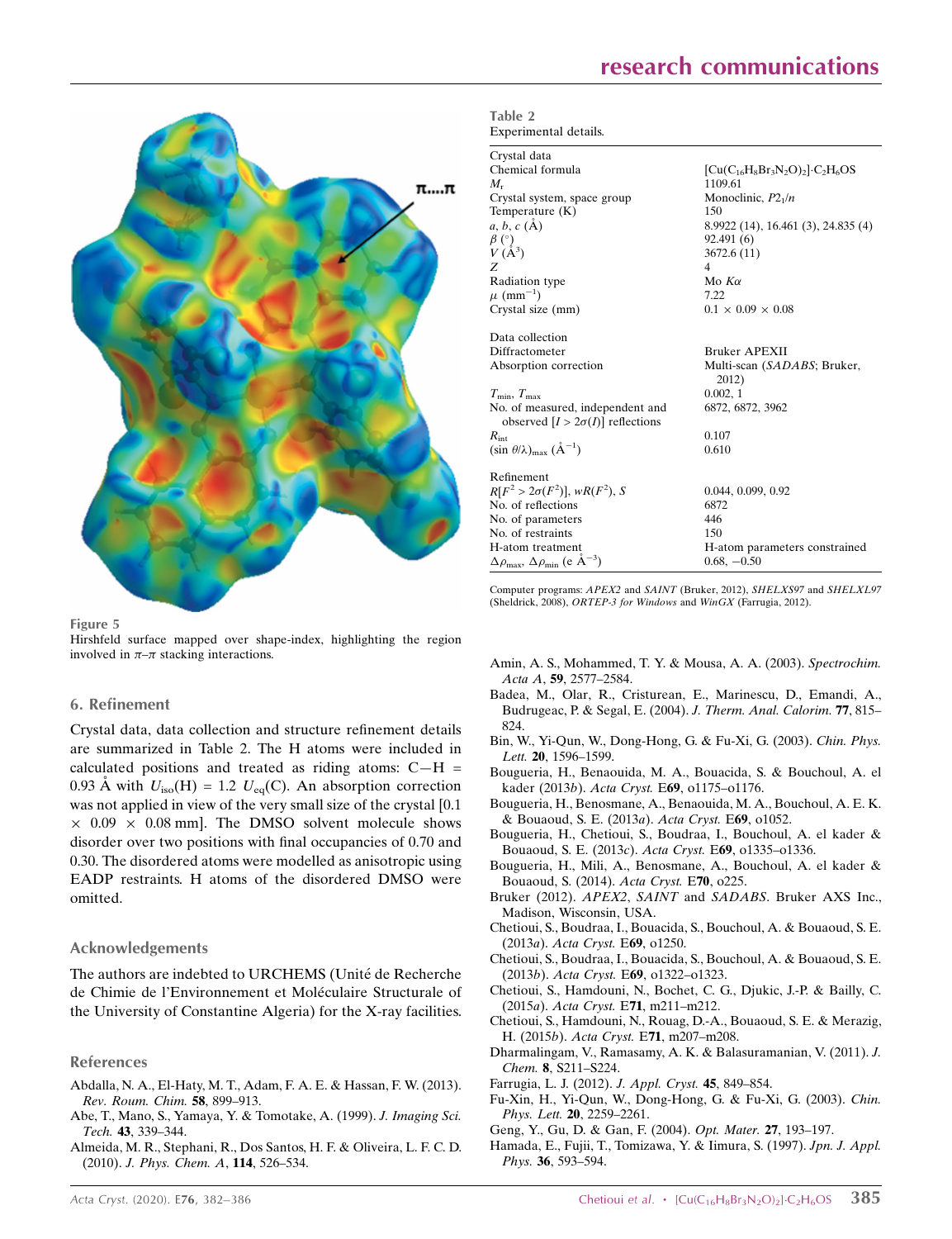- [Steed, J. W., Turner, D. R., & Wallace, K. J. \(2007\).](http://scripts.iucr.org/cgi-bin/cr.cgi?rm=pdfbb&cnor=tx2018&bbid=BB33) Core Concepts in [Supramolecular Chemistry and Nanochemistry](http://scripts.iucr.org/cgi-bin/cr.cgi?rm=pdfbb&cnor=tx2018&bbid=BB33). Chichester: John [Wiley & Sons.](http://scripts.iucr.org/cgi-bin/cr.cgi?rm=pdfbb&cnor=tx2018&bbid=BB33)
- [Li, X., Wu, Y., Gu, D. & Gan, F. \(2010\).](http://scripts.iucr.org/cgi-bin/cr.cgi?rm=pdfbb&cnor=tx2018&bbid=BB21) Dyes Pigments, 86, 182–189.
- [McKinnon, J. J., Jayatilaka, D. & Spackman, M. A. \(2007\).](http://scripts.iucr.org/cgi-bin/cr.cgi?rm=pdfbb&cnor=tx2018&bbid=BB22) Chem. Commun. [3814–3816.](http://scripts.iucr.org/cgi-bin/cr.cgi?rm=pdfbb&cnor=tx2018&bbid=BB22)
- [Nejati, K., Rezvani, Z. & Seyedahmadian, M. \(2009\).](http://scripts.iucr.org/cgi-bin/cr.cgi?rm=pdfbb&cnor=tx2018&bbid=BB23) Dyes Pigments, 83[, 304–311.](http://scripts.iucr.org/cgi-bin/cr.cgi?rm=pdfbb&cnor=tx2018&bbid=BB23)
- [Nishihara, H. \(2004\).](http://scripts.iucr.org/cgi-bin/cr.cgi?rm=pdfbb&cnor=tx2018&bbid=BB24) Bull. Chem. Soc. Jpn, 77, 407–428.
- [Patel, D. R. & Patel, K. C. \(2011\).](http://scripts.iucr.org/cgi-bin/cr.cgi?rm=pdfbb&cnor=tx2018&bbid=BB25) Fibers Polym.. 12, 741–752.
- [Sahoo, J., Kumar Mekap, S. & Sudhir Kumar, P. \(2015\).](http://scripts.iucr.org/cgi-bin/cr.cgi?rm=pdfbb&cnor=tx2018&bbid=BB26) J. Taibah Univ. Sci. 9[, 187–195.](http://scripts.iucr.org/cgi-bin/cr.cgi?rm=pdfbb&cnor=tx2018&bbid=BB26)
- [Sekar, N. \(1999\).](http://scripts.iucr.org/cgi-bin/cr.cgi?rm=pdfbb&cnor=tx2018&bbid=BB27) Colourage. 46, 63–65.
- [Sheldrick, G. M. \(2008\).](http://scripts.iucr.org/cgi-bin/cr.cgi?rm=pdfbb&cnor=tx2018&bbid=BB28) Acta Cryst. A64, 112–122.
- [Spackman, M. A. & Jayatilaka, D. \(2009\).](http://scripts.iucr.org/cgi-bin/cr.cgi?rm=pdfbb&cnor=tx2018&bbid=BB29) CrystEngComm, 11, 19–32.
- [Suzuki, Y., Okamoto, Y., Kurose, Y. & Maeda, S. \(1999\).](http://scripts.iucr.org/cgi-bin/cr.cgi?rm=pdfbb&cnor=tx2018&bbid=BB30) Jpn J. Appl. Phys. 38[, 1669–1674.](http://scripts.iucr.org/cgi-bin/cr.cgi?rm=pdfbb&cnor=tx2018&bbid=BB30)
- [Wang, S., Shen, S. & Xu, H. \(2000\).](http://scripts.iucr.org/cgi-bin/cr.cgi?rm=pdfbb&cnor=tx2018&bbid=BB31) Dyes Pigments, 44, 195–198.
- Węglarz-Tomczak, E. & Górecki, L. (2012). CHEMIK Science-[Technique-Market](http://scripts.iucr.org/cgi-bin/cr.cgi?rm=pdfbb&cnor=tx2018&bbid=BB32). 66, 1298-1307.
- [Wolff, S. K., Grimwood, D. J., McKinnon, J. J., Turner, M. J.,](http://scripts.iucr.org/cgi-bin/cr.cgi?rm=pdfbb&cnor=tx2018&bbid=BB33) [Jayatilaka, D. & Spackman, M. A. \(2012\).](http://scripts.iucr.org/cgi-bin/cr.cgi?rm=pdfbb&cnor=tx2018&bbid=BB33) Crystal Explorer 3.1, [University of Western Australia, Perth.](http://scripts.iucr.org/cgi-bin/cr.cgi?rm=pdfbb&cnor=tx2018&bbid=BB33)
- [Zollinger, H. \(1961\).](http://scripts.iucr.org/cgi-bin/cr.cgi?rm=pdfbb&cnor=tx2018&bbid=BB34) Isr. J. Chem. 1, 45–45.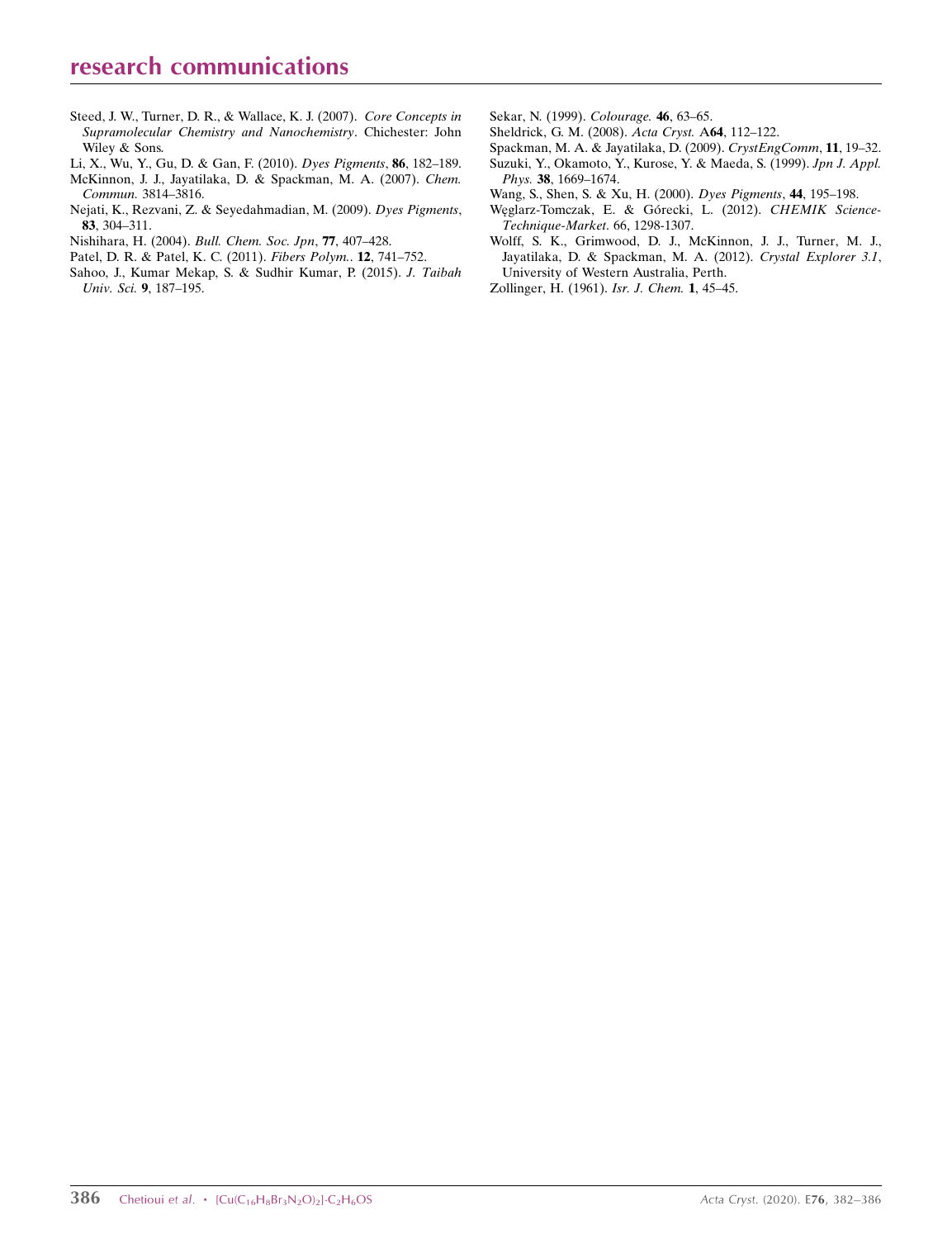# **supporting information**

*Acta Cryst.* (2020). E**76**, 382-386 [https://doi.org/10.1107/S2056989020001863]

**Crystal structure, characterization and Hirshfeld analysis of bis{(***E***)-1-[(2,4,6-tribromophenyl)diazenyl]naphthalen-2-olato}copper(II) dimethyl sulfoxide monosolvate**

# **Souheyla Chetioui, Hassiba Bougueria, Ouarda Brihi, Mehdi Boutebdja, Nadia Bouroumane, Hocine Merazig and Rachid Touzani**

## **Computing details**

Data collection: *APEX2* (Bruker, 2012); cell refinement: *SAINT* (Bruker, 2012); data reduction: *SAINT* (Bruker, 2012); program(s) used to solve structure: *SHELXS97* (Sheldrick, 2008); program(s) used to refine structure: *SHELXL97* (Sheldrick, 2008); molecular graphics: *ORTEP*-*3 for Windows* (Farrugia, 2012); software used to prepare material for publication: *WinGX* (Farrugia, 2012).

**Bis{(***E***)-1-[(2,4,6-tribromophenyl)diazenyl]naphthalen-2-olato}copper(II) dimethyl sulfoxide monosolvate** 

## *Crystal data*

 $[Cu(C_{16}H_8Br_3N_2O)_2]$ <sup>-</sup>C<sub>2</sub>H<sub>6</sub>OS  $M_r = 1109.61$ Monoclinic,  $P2_1/n$ Hall symbol: -P 2yn  $a = 8.9922(14)$  Å  $b = 16.461(3)$  Å  $c = 24.835(4)$  Å  $\beta$  = 92.491 (6)<sup>o</sup>  $V = 3672.6$  (11) Å<sup>3</sup>  $Z = 4$ 

*Data collection*

Bruker APEXII diffractometer Radiation source: sealed x-ray tube Graphite monochromator *φ* or *ω* oscillation scans Absorption correction: multi-scan (SADABS; Bruker, 2012)  $T_{\min} = 0.002, T_{\max} = 1$ 

## *Refinement*

Refinement on *F*<sup>2</sup> Least-squares matrix: full *R*[ $F^2 > 2\sigma(F^2)$ ] = 0.044  $wR(F^2) = 0.099$  $S = 0.92$ 

 $F(000) = 2132$  $D_x = 1.996$  Mg m<sup>-3</sup> Mo *Kα* radiation,  $\lambda = 0.7107$  Å Cell parameters from 3926 reflections  $\theta$  = 2.6–20.4°  $\mu$  = 7.22 mm<sup>-1</sup>  $T = 150 \text{ K}$ Needles, red  $0.1 \times 0.09 \times 0.08$  mm

6872 measured reflections 6872 independent reflections 3962 reflections with  $I > 2\sigma(I)$  $R_{\text{int}} = 0.107$  $\theta_{\text{max}} = 25.7^{\circ}, \theta_{\text{min}} = 1.5^{\circ}$  $h = -10 \rightarrow 10$  $k = -19 \rightarrow 19$ *l* = −29→22

6872 reflections 446 parameters 150 restraints Primary atom site location: structure-invariant direct methods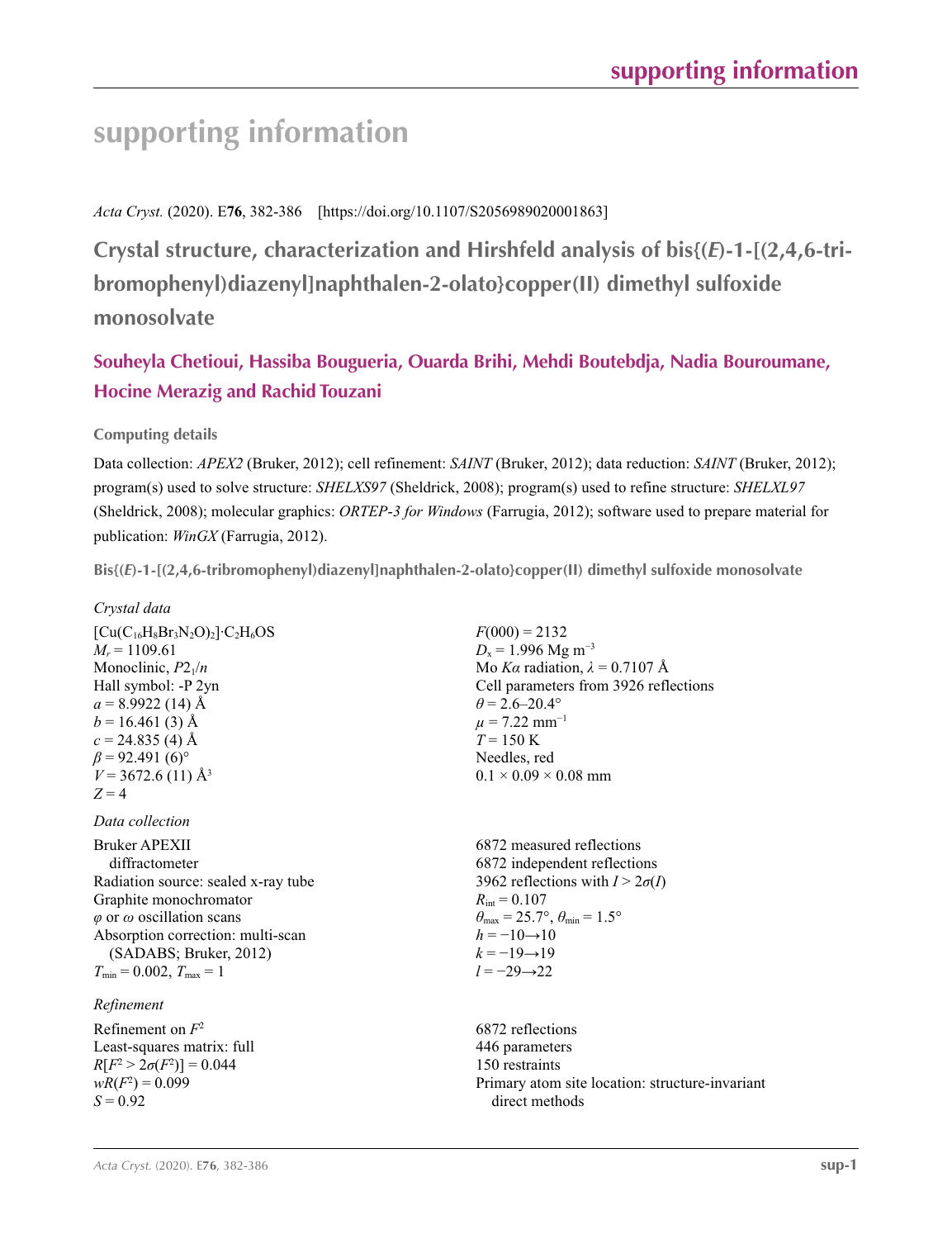| Secondary atom site location: difference Fourier | $w = 1/[\sigma^2(F_0^2) + (0.0347P)^2]$         |
|--------------------------------------------------|-------------------------------------------------|
| map                                              | where $P = (F_o^2 + 2F_c^2)/3$                  |
| Hydrogen site location: mixed                    | $(\Delta/\sigma)_{\text{max}} = 0.001$          |
| H-atom parameters constrained                    | $\Delta\rho_{\rm max} = 0.68 \text{ e A}^{-3}$  |
|                                                  | $\Delta\rho_{\rm min} = -0.50 \text{ e A}^{-3}$ |

## *Special details*

**Geometry**. All esds (except the esd in the dihedral angle between two l.s. planes) are estimated using the full covariance matrix. The cell esds are taken into account individually in the estimation of esds in distances, angles and torsion angles; correlations between esds in cell parameters are only used when they are defined by crystal symmetry. An approximate (isotropic) treatment of cell esds is used for estimating esds involving l.s. planes.

|                  | $\boldsymbol{\chi}$ | $\mathcal{Y}% =\mathcal{Y}^{\prime }\left( \mathcal{Y}^{\prime }\right)$ | $\boldsymbol{Z}$ | $U_{\rm iso}$ */ $U_{\rm eq}$ | $Occ. ( \le 1)$ |
|------------------|---------------------|--------------------------------------------------------------------------|------------------|-------------------------------|-----------------|
| Br1              | 0.68982(8)          | 0.64876(4)                                                               | 0.67162(3)       | 0.0634(3)                     |                 |
| Br3              | 0.75391(7)          | 0.35743(4)                                                               | 0.79468(3)       | 0.0584(3)                     |                 |
| Br <sub>2</sub>  | 1.09066(7)          | 0.63332(4)                                                               | 0.84994(3)       | 0.0622(3)                     |                 |
| Br <sub>4</sub>  | 0.21948(8)          | 0.19770(4)                                                               | 0.78635(3)       | 0.0682(3)                     |                 |
| Br <sub>5</sub>  | $-0.21658(7)$       | 0.22247(4)                                                               | 0.61830(3)       | 0.0668(3)                     |                 |
| Br <sub>6</sub>  | 0.11254(7)          | 0.49832(4)                                                               | 0.68081(3)       | 0.0556(3)                     |                 |
| Cu1              | 0.43783(7)          | 0.42742(4)                                                               | 0.73579(3)       | 0.0398(2)                     |                 |
| S <sub>1</sub> A | 0.0722(6)           | 0.2091(3)                                                                | 0.4460(2)        | 0.143(2)                      | 0.700           |
| S1B              | 0.0869(10)          | 0.2867(7)                                                                | 0.4489(3)        | 0.106(4)                      | 0.300           |
| O <sub>1</sub>   | 0.4041(4)           | 0.3614(2)                                                                | 0.67460(16)      | 0.0503(16)                    |                 |
| O2               | 0.4641(4)           | 0.4941(2)                                                                | 0.79752(15)      | 0.0476(16)                    |                 |
| N1               | 0.6600(5)           | 0.4629(3)                                                                | 0.65494(18)      | 0.0363(16)                    |                 |
| N2               | 0.6228(4)           | 0.4666(3)                                                                | 0.70433(18)      | 0.0361(16)                    |                 |
| N <sub>3</sub>   | 0.2087(5)           | 0.3883(3)                                                                | 0.81332(19)      | 0.0376(16)                    |                 |
| N <sub>4</sub>   | 0.2530(5)           | 0.3849(3)                                                                | 0.76505(18)      | 0.0392(16)                    |                 |
| C1               | 0.4550(6)           | 0.3729(3)                                                                | 0.6277(2)        | 0.0405(19)                    |                 |
| C2               | 0.3861(7)           | 0.3291(3)                                                                | 0.5833(2)        | 0.0488(19)                    |                 |
| O <sub>3</sub>   | 0.2245(10)          | 0.2383(6)                                                                | 0.4445(4)        | 0.196(5)                      |                 |
| C <sub>3</sub>   | 0.4328(7)           | 0.3361(4)                                                                | 0.5333(3)        | 0.058(2)                      |                 |
| C4               | 0.5546(7)           | 0.3879(4)                                                                | 0.5212(2)        | 0.0519(19)                    |                 |
| C <sub>5</sub>   | 0.6008(9)           | 0.3970(5)                                                                | 0.4671(3)        | 0.073(3)                      |                 |
| C6               | 0.7130(9)           | 0.4461(5)                                                                | 0.4561(3)        | 0.080(3)                      |                 |
| C7               | 0.7873(8)           | 0.4909(5)                                                                | 0.4968(3)        | 0.073(3)                      |                 |
| $\mbox{C}8$      | 0.7460(7)           | 0.4844(4)                                                                | 0.5492(3)        | 0.054(2)                      |                 |
| C9               | 0.6276(6)           | 0.4321(3)                                                                | 0.5625(2)        | 0.0429(17)                    |                 |
| C10              | 0.5789(6)           | 0.4237(3)                                                                | 0.6167(2)        | 0.0367(17)                    |                 |
| C11              | 0.7300(5)           | 0.5077(3)                                                                | 0.7382(2)        | 0.0338(17)                    |                 |
| C12              | 0.7737(6)           | 0.5880(3)                                                                | 0.7296(2)        | 0.0389(17)                    |                 |
| C13              | 0.8781(6)           | 0.6257(3)                                                                | 0.7630(2)        | 0.0402(19)                    |                 |
| C14              | 0.9417(5)           | 0.5829(3)                                                                | 0.8053(2)        | 0.040(2)                      |                 |
| C15              | 0.9040(6)           | 0.5040(3)                                                                | 0.8157(2)        | 0.040(2)                      |                 |
| C16              | 0.7988(6)           | 0.4679(3)                                                                | 0.7821(2)        | 0.0362(19)                    |                 |
| C17              | 0.4038(6)           | 0.4840(3)                                                                | 0.8433(2)        | 0.0396(17)                    |                 |
| C18              | 0.4594(6)           | 0.5313(4)                                                                | 0.8881(2)        | 0.052(2)                      |                 |

*Fractional atomic coordinates and isotropic or equivalent isotropic displacement parameters (Å<sup>2</sup>)*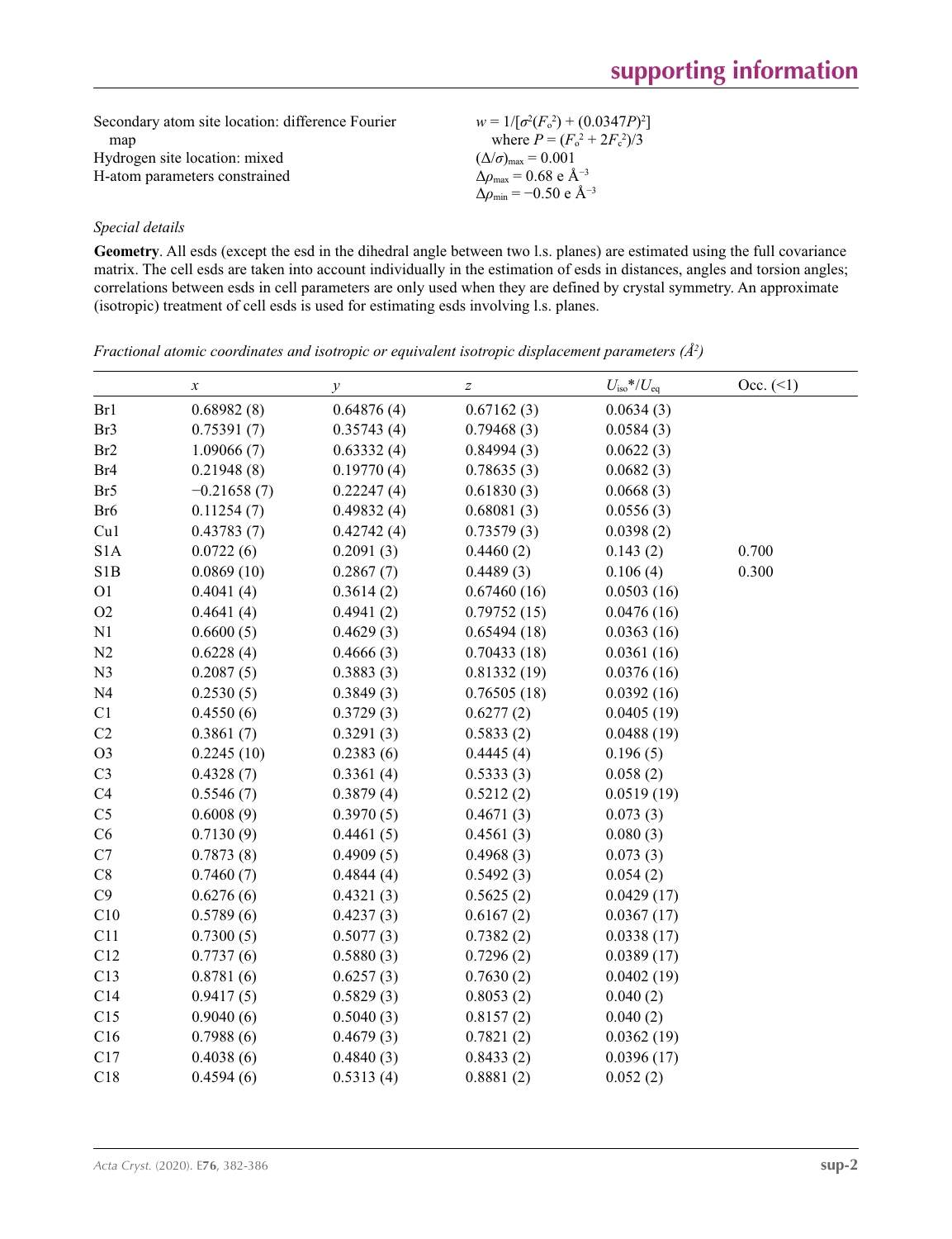| C19             | 0.4018(7)     | 0.5260(4)  | 0.9369(2) | 0.058(2)   |       |
|-----------------|---------------|------------|-----------|------------|-------|
| C20             | 0.2835(7)     | 0.4719(4)  | 0.9478(2) | 0.0522(19) |       |
| C21             | 0.2258(8)     | 0.4674(5)  | 0.9997(3) | 0.068(3)   |       |
| C22             | 0.1132(8)     | 0.4155(5)  | 1.0092(3) | 0.076(3)   |       |
| C <sub>23</sub> | 0.0535(8)     | 0.3669(4)  | 0.9673(3) | 0.070(3)   |       |
| C <sub>24</sub> | 0.1069(6)     | 0.3707(4)  | 0.9164(2) | 0.0532(19) |       |
| C <sub>25</sub> | 0.2235(6)     | 0.4237(3)  | 0.9057(2) | 0.0410(17) |       |
| C <sub>26</sub> | 0.2843(6)     | 0.4301(3)  | 0.8526(2) | 0.0387(17) |       |
| C27             | 0.1469(5)     | 0.3441(3)  | 0.7299(2) | 0.0322(17) |       |
| C28             | 0.1148(6)     | 0.2620(3)  | 0.7347(2) | 0.0407(19) |       |
| C29             | 0.0094(6)     | 0.2240(3)  | 0.7011(2) | 0.0448(19) |       |
| C30             | $-0.0631(6)$  | 0.2696(3)  | 0.6626(2) | 0.042(2)   |       |
| C31             | $-0.0334(6)$  | 0.3514(3)  | 0.6555(2) | 0.042(2)   |       |
| C32             | 0.0720(6)     | 0.3857(3)  | 0.6896(2) | 0.0367(19) |       |
| C33             | $-0.0284(15)$ | 0.2589(10) | 0.3984(5) | 0.200(6)   |       |
| C <sub>34</sub> | $-0.0043(14)$ | 0.2544(10) | 0.4988(5) | 0.200(6)   |       |
| H2              | 0.30478       | 0.29405    | 0.58977   | $0.0590*$  |       |
| H <sub>3</sub>  | 0.38413       | 0.30595    | 0.50504   | $0.0690*$  |       |
| H <sub>5</sub>  | 0.55076       | 0.36773    | 0.43872   | $0.0870*$  |       |
| H <sub>6</sub>  | 0.74307       | 0.45080    | 0.42002   | $0.0960*$  |       |
| H7              | 0.86667       | 0.52600    | 0.48811   | $0.0870*$  |       |
| H8              | 0.79692       | 0.51502    | 0.57667   | $0.0640*$  |       |
| H13             | 0.90576       | 0.68054    | 0.75686   | $0.0480*$  |       |
| H15             | 0.94936       | 0.47532    | 0.84525   | $0.0480*$  |       |
| H18             | 0.53963       | 0.56771    | 0.88306   | $0.0620*$  |       |
| H19             | 0.44135       | 0.55961    | 0.96518   | $0.0700*$  |       |
| H21             | 0.26601       | 0.50069    | 1.02799   | $0.0820*$  |       |
| H22             | 0.07469       | 0.41203    | 1.04410   | $0.0910*$  |       |
| H23             | $-0.02548$    | 0.33062    | 0.97419   | $0.0840*$  |       |
| H <sub>24</sub> | 0.06465       | 0.33737    | 0.88855   | $0.0640*$  |       |
| H <sub>29</sub> | $-0.01156$    | 0.16772    | 0.70477   | $0.0540*$  |       |
| H31             | $-0.08421$    | 0.38228    | 0.62809   | $0.0500*$  |       |
| H33A            | $-0.12104$    | 0.22926    | 0.38991   | $0.3000*$  | 0.700 |
| H33B            | 0.02909       | 0.26326    | 0.36591   | $0.3000*$  | 0.700 |
| H33C            | $-0.05193$    | 0.31341    | 0.41141   | $0.3000*$  | 0.700 |
| H33D            | 0.00672       | 0.20810    | 0.38277   | $0.3000*$  | 0.300 |
| H33E            | $-0.03207$    | 0.30141    | 0.37076   | $0.3000*$  | 0.300 |
| H33F            | $-0.12823$    | 0.25070    | 0.41182   | $0.3000*$  | 0.300 |
| H34A            | $-0.11277$    | 0.24820    | 0.49574   | $0.3000*$  | 0.700 |
| H34B            | 0.02109       | 0.31232    | 0.49901   | $0.3000*$  | 0.700 |
| <b>H34C</b>     | 0.03409       | 0.22918    | 0.53228   | $0.3000*$  | 0.700 |
| H34D            | $-0.10002$    | 0.23211    | 0.48539   | $0.3000*$  | 0.300 |
| H34E            | 0.05313       | 0.21196    | 0.51788   | $0.3000*$  | 0.300 |
| H34F            | $-0.02185$    | 0.29956    | 0.52342   | $0.3000*$  | 0.300 |
|                 |               |            |           |            |       |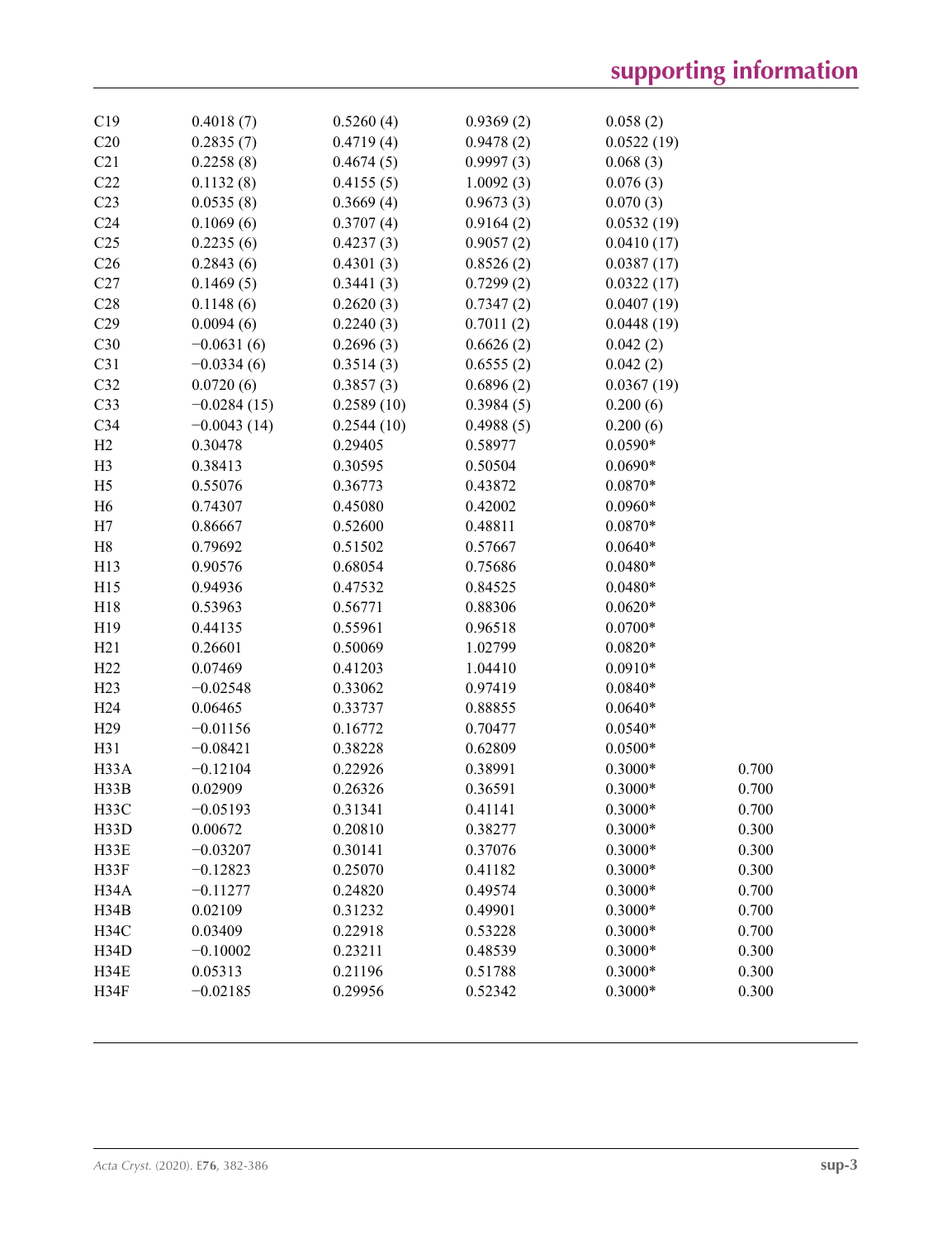# **supporting information**

*Atomic displacement parameters (Å2 )*

|                  | $U^{11}$  | $U^{22}$  | $U^{33}$  | $U^{12}$      | $U^{13}$     | $U^{23}$     |
|------------------|-----------|-----------|-----------|---------------|--------------|--------------|
| Br1              | 0.0881(5) | 0.0411(4) | 0.0592(4) | 0.0021(3)     | $-0.0169(4)$ | 0.0083(3)    |
| Br3              | 0.0628(4) | 0.0400(4) | 0.0715(5) | $-0.0095(3)$  | $-0.0060(3)$ | 0.0143(3)    |
| Br <sub>2</sub>  | 0.0538(4) | 0.0642(5) | 0.0671(5) | $-0.0118(3)$  | $-0.0128(3)$ | $-0.0127(3)$ |
| Br <sub>4</sub>  | 0.0725(5) | 0.0558(4) | 0.0742(5) | 0.0048(4)     | $-0.0220(4)$ | 0.0134(4)    |
| Br <sub>5</sub>  | 0.0587(4) | 0.0599(4) | 0.0792(5) | $-0.0140(3)$  | $-0.0254(3)$ | 0.0007(4)    |
| Br <sub>6</sub>  | 0.0620(4) | 0.0381(4) | 0.0674(5) | $-0.0064(3)$  | 0.0115(3)    | 0.0044(3)    |
| Cu1              | 0.0335(3) | 0.0444(4) | 0.0418(4) | $-0.0075(3)$  | 0.0062(3)    | $-0.0044(3)$ |
| S <sub>1</sub> A | 0.129(4)  | 0.094(3)  | 0.200(5)  | $-0.014(3)$   | $-0.055(3)$  | 0.004(3)     |
| S <sub>1</sub> B | 0.088(6)  | 0.135(8)  | 0.094(6)  | $-0.035(6)$   | 0.009(5)     | $-0.027(5)$  |
| O <sub>1</sub>   | 0.048(2)  | 0.055(3)  | 0.049(3)  | $-0.015(2)$   | 0.015(2)     | $-0.013(2)$  |
| O2               | 0.041(2)  | 0.054(3)  | 0.048(3)  | $-0.0173(19)$ | 0.0059(19)   | $-0.008(2)$  |
| N1               | 0.035(2)  | 0.041(3)  | 0.033(3)  | 0.002(2)      | 0.002(2)     | 0.004(2)     |
| N2               | 0.033(2)  | 0.038(3)  | 0.037(3)  | $-0.004(2)$   | $-0.001(2)$  | 0.000(2)     |
| N <sub>3</sub>   | 0.034(2)  | 0.039(3)  | 0.040(3)  | 0.003(2)      | 0.005(2)     | 0.003(2)     |
| N <sub>4</sub>   | 0.034(2)  | 0.043(3)  | 0.041(3)  | $-0.009(2)$   | 0.006(2)     | $-0.004(2)$  |
| C1               | 0.036(3)  | 0.038(3)  | 0.047(4)  | 0.008(2)      | $-0.005(3)$  | 0.000(3)     |
| C2               | 0.050(3)  | 0.040(3)  | 0.055(4)  | 0.001(3)      | $-0.012(3)$  | $-0.009(3)$  |
| O <sub>3</sub>   | 0.129(7)  | 0.242(10) | 0.210(9)  | 0.053(7)      | $-0.078(6)$  | $-0.082(8)$  |
| C <sub>3</sub>   | 0.068(4)  | 0.055(4)  | 0.049(4)  | 0.011(3)      | $-0.013(3)$  | $-0.014(3)$  |
| C <sub>4</sub>   | 0.054(3)  | 0.053(4)  | 0.048(3)  | 0.022(3)      | $-0.006(3)$  | $-0.005(3)$  |
| C <sub>5</sub>   | 0.087(5)  | 0.086(5)  | 0.045(4)  | 0.023(4)      | $-0.005(4)$  | 0.000(4)     |
| C6               | 0.093(5)  | 0.105(6)  | 0.043(4)  | 0.027(4)      | 0.021(4)     | 0.015(4)     |
| C7               | 0.066(4)  | 0.094(6)  | 0.059(4)  | 0.014(4)      | 0.018(3)     | 0.027(4)     |
| $\mbox{C}8$      | 0.054(4)  | 0.059(4)  | 0.048(4)  | 0.010(3)      | 0.007(3)     | 0.015(3)     |
| C9               | 0.044(3)  | 0.043(3)  | 0.042(3)  | 0.014(3)      | 0.005(2)     | 0.000(3)     |
| C10              | 0.036(3)  | 0.037(3)  | 0.037(3)  | 0.004(2)      | 0.001(2)     | $-0.002(3)$  |
| C11              | 0.037(3)  | 0.029(3)  | 0.036(3)  | 0.000(2)      | 0.008(3)     | $-0.001(3)$  |
| C12              | 0.035(3)  | 0.039(3)  | 0.043(3)  | 0.002(3)      | 0.005(3)     | $-0.001(3)$  |
| C13              | 0.040(3)  | 0.034(3)  | 0.047(4)  | $-0.002(3)$   | 0.005(3)     | 0.001(3)     |
| C14              | 0.030(3)  | 0.043(4)  | 0.047(4)  | $-0.004(3)$   | 0.002(3)     | $-0.011(3)$  |
| C15              | 0.032(3)  | 0.043(4)  | 0.045(4)  | $-0.001(3)$   | 0.001(3)     | 0.005(3)     |
| C16              | 0.035(3)  | 0.030(3)  | 0.044(4)  | 0.000(2)      | 0.007(3)     | 0.004(3)     |
| C17              | 0.034(3)  | 0.045(3)  | 0.040(3)  | 0.002(2)      | 0.004(3)     | $-0.002(3)$  |
| C18              | 0.044(3)  | 0.061(4)  | 0.050(4)  | $-0.019(3)$   | $-0.005(3)$  | $-0.006(3)$  |
| C19              | 0.053(4)  | 0.080(5)  | 0.040(3)  | 0.000(3)      | $-0.007(3)$  | $-0.014(3)$  |
| C20              | 0.044(3)  | 0.075(4)  | 0.037(3)  | 0.010(3)      | $-0.004(3)$  | 0.003(3)     |
| C21              | 0.061(4)  | 0.106(6)  | 0.038(4)  | 0.010(4)      | $-0.001(3)$  | 0.000(4)     |
| C22              | 0.066(4)  | 0.118(6)  | 0.045(4)  | 0.016(4)      | 0.012(3)     | 0.012(4)     |
| C <sub>23</sub>  | 0.060(4)  | 0.088(5)  | 0.063(4)  | $-0.001(4)$   | 0.018(3)     | 0.021(4)     |
| C <sub>24</sub>  | 0.051(3)  | 0.065(4)  | 0.044(3)  | $-0.002(3)$   | 0.006(3)     | 0.011(3)     |
| C <sub>25</sub>  | 0.039(3)  | 0.050(3)  | 0.034(3)  | 0.009(2)      | 0.002(2)     | 0.009(2)     |
| C <sub>26</sub>  | 0.034(3)  | 0.042(3)  | 0.040(3)  | 0.002(2)      | 0.000(2)     | 0.001(3)     |
| C27              | 0.025(3)  | 0.035(3)  | 0.037(3)  | $-0.001(2)$   | 0.005(2)     | $-0.004(3)$  |
| C28              | 0.040(3)  | 0.043(4)  | 0.039(3)  | 0.000(3)      | 0.002(3)     | 0.001(3)     |
| C <sub>29</sub>  | 0.041(3)  | 0.034(3)  | 0.059(4)  | $-0.005(3)$   | $-0.003(3)$  | 0.005(3)     |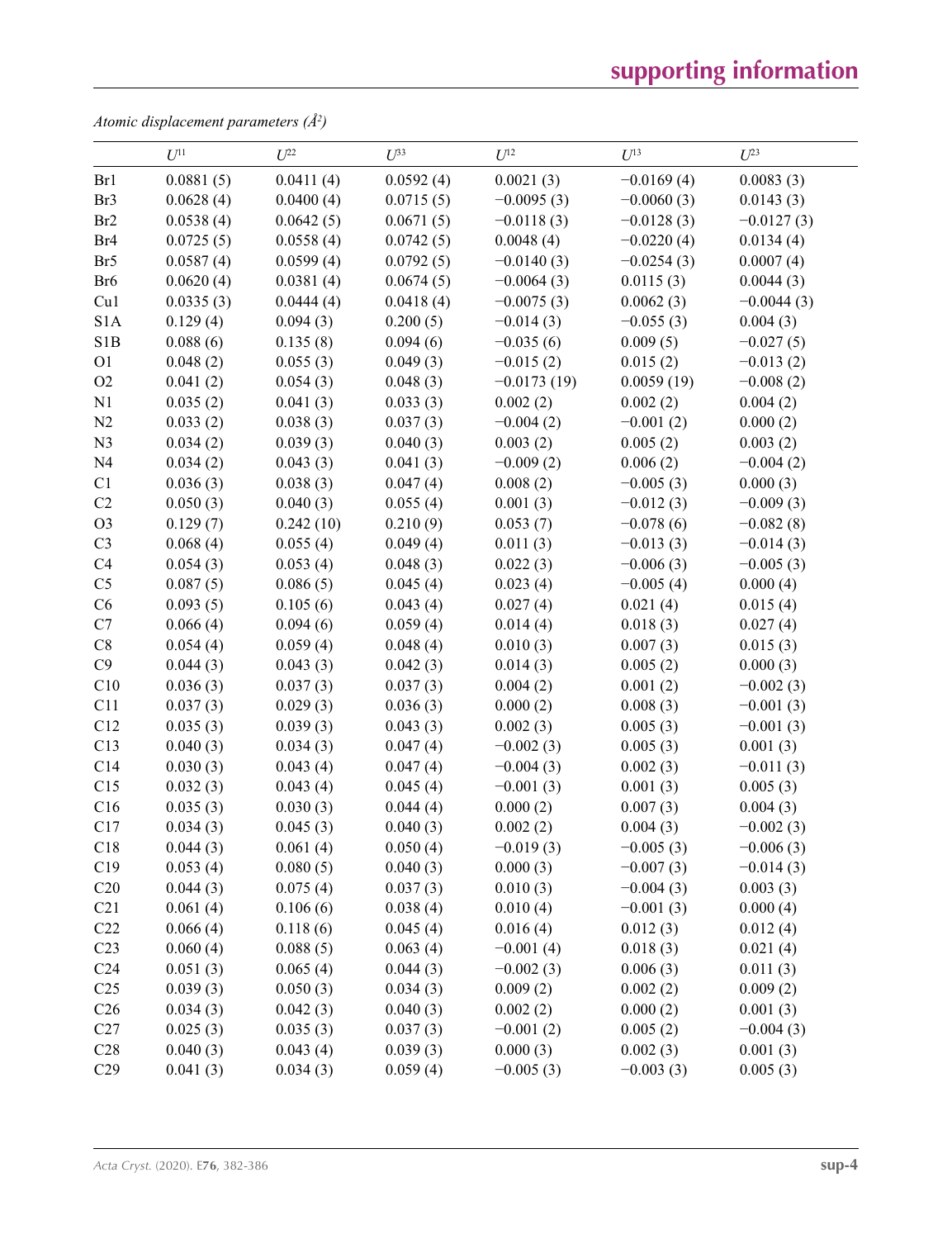# **supporting information**

| C30             | 0.031(3) | 0.043(4)  | 0.050(4) | $-0.005(3)$ | $-0.003(3)$ | $-0.001(3)$ |  |
|-----------------|----------|-----------|----------|-------------|-------------|-------------|--|
| C31             | 0.036(3) | 0.041(4)  | 0.049(4) | 0.005(3)    | 0.002(3)    | 0.006(3)    |  |
| C <sub>32</sub> | 0.035(3) | 0.033(3)  | 0.043(4) | $-0.006(2)$ | 0.012(3)    | $-0.001(3)$ |  |
| C <sub>33</sub> | 0.138(8) | 0.360(16) | 0.101(6) | $-0.016(9)$ | $-0.006(6)$ | 0.040(8)    |  |
| C <sub>34</sub> | 0.138(8) | 0.360(16) | 0.101(6) | $-0.016(9)$ | $-0.006(6)$ | 0.040(8)    |  |

*Geometric parameters (Å, º)*

| $Br1-C12$   | 1.884(5)  | $C18 - C19$ | 1.341(7)  |
|-------------|-----------|-------------|-----------|
| $Br3-C16$   | 1.892(5)  | $C19 - C20$ | 1.422(9)  |
| $Br2-C14$   | 1.893(5)  | $C20 - C21$ | 1.412(9)  |
| $Br4-C28$   | 1.883(5)  | $C20-C25$   | 1.402(8)  |
| $Br5-C30$   | 1.893(5)  | $C21 - C22$ | 1.353(11) |
| Br6-C32     | 1.904(5)  | $C22-C23$   | 1.401(10) |
| $Cu1 - O1$  | 1.882(4)  | $C23-C24$   | 1.373(9)  |
| $Cu1 - O2$  | 1.892(4)  | $C24 - C25$ | 1.398(8)  |
| $Cu1 - N2$  | 1.976(4)  | $C25-C26$   | 1.453(7)  |
| $Cu1 - N4$  | 1.971(5)  | $C27-C28$   | 1.388(7)  |
| $S1A - C34$ | 1.681(14) | $C27 - C32$ | 1.366(7)  |
| $S1A - 03$  | 1.453(11) | $C28 - C29$ | 1.385(7)  |
| $S1A - C33$ | 1.672(15) | $C29 - C30$ | 1.360(7)  |
| $S1B - C33$ | 1.657(16) | $C30 - C31$ | 1.386(7)  |
| $S1B - C34$ | 1.606(15) | $C31 - C32$ | 1.366(7)  |
| $SIB - O3$  | 1.480(13) | $C2-H2$     | 0.9500    |
| $O1 - C1$   | 1.284(6)  | $C3-H3$     | 0.9500    |
| $O2 - C17$  | 1.292(6)  | $C5 - H5$   | 0.9500    |
| $N1 - N2$   | 1.287(6)  | $C6 - H6$   | 0.9500    |
| $N1 - C10$  | 1.338(7)  | $C7 - H7$   | 0.9500    |
| $N2 - C11$  | 1.423(6)  | $C8 - H8$   | 0.9500    |
| $N3 - N4$   | 1.281(6)  | $C13 - H13$ | 0.9500    |
| $N3 - C26$  | 1.353(7)  | $C15 - H15$ | 0.9500    |
| $N4 - C27$  | 1.432(7)  | $C18 - H18$ | 0.9500    |
| $C1-C2$     | 1.435(7)  | $C19 - H19$ | 0.9500    |
| $C1 - C10$  | 1.429(7)  | $C21 - H21$ | 0.9500    |
| $C2-C3$     | 1.333(9)  | $C22-H22$   | 0.9500    |
| $C3-C4$     | 1.430(9)  | $C23 - H23$ | 0.9500    |
| $C4 - C9$   | 1.398(8)  | $C24 - H24$ | 0.9500    |
| $C4 - C5$   | 1.431(9)  | C29-H29     | 0.9500    |
| $C5-C6$     | 1.330(11) | $C31 - H31$ | 0.9500    |
| $C6-C7$     | 1.398(11) | C33-H33A    | 0.9800    |
| $C7-C8$     | 1.373(10) | C33-H33B    | 0.9800    |
| $C8-C9$     | 1.419(8)  | СЗЗ-НЗЗС    | 0.9800    |
| $C9 - C10$  | 1.440(7)  | C33-H33D    | 0.9800    |
| $C11 - C12$ | 1.398(7)  | C33-H33E    | 0.9800    |
| $C11-C16$   | 1.394(7)  | C33-H33F    | 0.9800    |
| $C12 - C13$ | 1.374(7)  | C34-H34A    | 0.9800    |
| $C13-C14$   | 1.369(7)  | C34-H34B    | 0.9800    |
| $C14 - C15$ | 1.370(7)  | СЗ4-НЗ4С    | 0.9800    |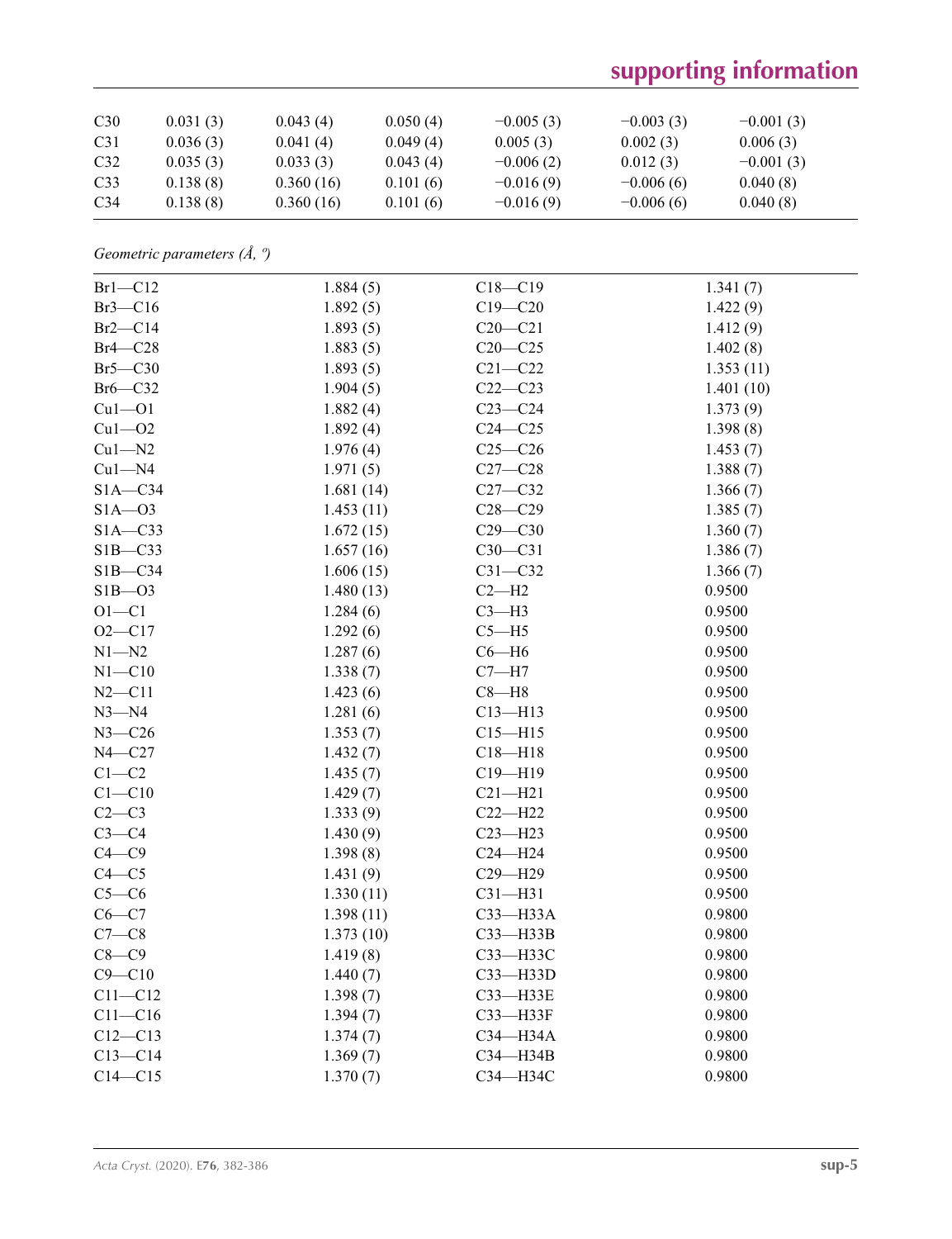| $C15 - C16$       | 1.370(7)   | $C34 - H34D$      | 0.9800   |
|-------------------|------------|-------------------|----------|
| $C17 - C26$       | 1.420(7)   | C34-H34E          | 0.9800   |
| $C17 - C18$       | 1.430(7)   | C34-H34F          | 0.9800   |
| $O1 - Cu1 - O2$   | 177.90(16) | $N3 - C26 - C25$  | 114.9(5) |
| $O1 - Cu1 - N2$   | 88.75 (18) | N4-C27-C32        | 120.4(5) |
| $O1-Cu1-N4$       | 89.07 (18) | $C28-C27-C32$     | 117.0(5) |
| $O2 - Cu1 - N2$   | 93.06 (17) | N4-C27-C28        | 122.7(4) |
| $O2 - Cu1 - N4$   | 89.13 (18) | $C27-C28-C29$     | 121.8(5) |
| $N2-Cu1-N4$       | 177.8(2)   | Br4-C28-C27       | 120.4(4) |
| $C33 - S1A - C34$ | 96.1(7)    | Br4-C28-C29       | 117.7(4) |
| $O3 - S1A - C33$  | 107.5(7)   | $C28 - C29 - C30$ | 118.0(5) |
| $O3 - S1A - C34$  | 106.9(7)   | Br5-C30-C29       | 119.8(4) |
| O3-S1B-C34        | 109.6(9)   | $Br5 - C30 - C31$ | 117.6(4) |
| $O3 - S1B - C33$  | 107.1(9)   | $C29 - C30 - C31$ | 122.5(5) |
| $C33 - S1B - C34$ | 99.7(8)    | $C30-C31-C32$     | 117.1(5) |
| $Cu1 - O1 - C1$   | 126.6(3)   | $C27 - C32 - C31$ | 123.6(5) |
| $Cu1 - O2 - C17$  | 126.6(3)   | Br6-C32-C27       | 118.8(4) |
| $N2 - N1 - C10$   | 122.9(5)   | Br6-C32-C31       | 117.6(4) |
| $Cu1 - N2 - C11$  | 118.8(3)   | $C1-C2-H2$        | 119.00   |
| $Cu1 - N2 - N1$   | 128.3(3)   | $C3-C2-H2$        | 119.00   |
| $N1 - N2 - C11$   | 112.9(4)   | $C2-C3-H3$        | 119.00   |
| $N4 - N3 - C26$   | 122.0(5)   | $C4-C3-H3$        | 119.00   |
| $Cu1 - N4 - N3$   | 129.1(4)   | $C6-C5-H5$        | 120.00   |
| $Cu1 - N4 - C27$  | 119.5(3)   | $C4-C5-H5$        | 120.00   |
| $N3 - N4 - C27$   | 111.4(4)   | $C5-C6-H6$        | 120.00   |
| $O1 - C1 - C10$   | 124.9(5)   | $C7-C6-H6$        | 119.00   |
| $O1 - C1 - C2$    | 117.6(5)   | $C8-C7-H7$        | 120.00   |
| $C2 - C1 - C10$   | 117.5(5)   | $C6-C7-H7$        | 120.00   |
| $C1-C2-C3$        | 122.0(5)   | $C7-C8-H8$        | 120.00   |
| $C2-C3-C4$        | 121.5(6)   | $C9 - C8 - H8$    | 120.00   |
| $C5 - C4 - C9$    | 119.2(6)   | $C12 - C13 - H13$ | 121.00   |
| $C3 - C4 - C9$    | 119.7(5)   | $C14 - C13 - H13$ | 121.00   |
| $C3-C4-C5$        | 121.1(6)   | $C16-C15-H15$     | 121.00   |
| $C4-C5-C6$        | 120.7(7)   | $C14 - C15 - H15$ | 121.00   |
| $C5-C6-C7$        | 121.0(7)   | $C17 - C18 - H18$ | 119.00   |
| $C6-C7-C8$        | 120.3(7)   | $C19 - C18 - H18$ | 119.00   |
| $C7 - C8 - C9$    | 120.3(6)   | $C18 - C19 - H19$ | 119.00   |
| $C4 - C9 - C10$   | 118.9(5)   | $C20-C19-H19$     | 119.00   |
| $C4-C9-C8$        | 118.6(5)   | $C22-C21-H21$     | 120.00   |
| $C8 - C9 - C10$   | 122.5(5)   | $C20 - C21 - H21$ | 120.00   |
| $C1 - C10 - C9$   | 120.4(5)   | $C21 - C22 - H22$ | 120.00   |
| $N1 - C10 - C1$   | 123.5(5)   | $C23 - C22 - H22$ | 120.00   |
| $N1 - C10 - C9$   | 116.0(5)   | $C22-C23-H23$     | 119.00   |
| $N2 - C11 - C16$  | 120.4(4)   | $C24 - C23 - H23$ | 119.00   |
| $C12 - C11 - C16$ | 116.5(4)   | $C25 - C24 - H24$ | 120.00   |
| $N2 - C11 - C12$  | 123.2(5)   | C23-C24-H24       | 120.00   |
| $C11 - C12 - C13$ |            | C28-C29-H29       | 121.00   |
|                   | 121.6(5)   |                   |          |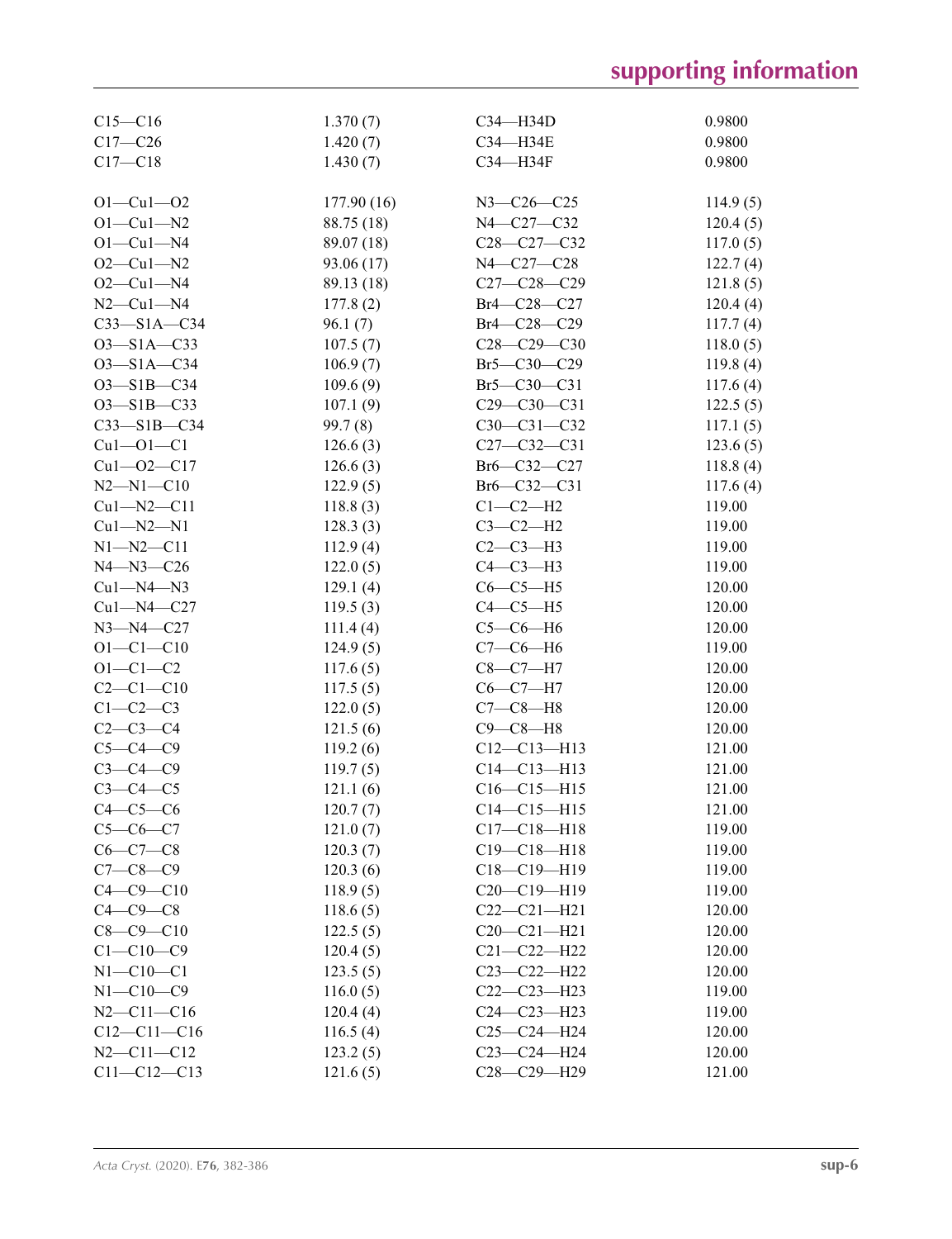| $Br1-C12-C11$          | 120.9(4)    | $C30-C29-H29$                 | 121.00      |
|------------------------|-------------|-------------------------------|-------------|
| $Br1 - Cl2 - Cl3$      | 117.5(4)    | $C32-C31-H31$                 | 121.00      |
| $C12-C13-C14$          | 118.9(5)    | C30-C31-H31                   | 121.00      |
| Br2-C14-C13            | 119.0(4)    | $SIA - C33 - H33A$            | 110.00      |
| Br2-C14-C15            | 118.7(4)    | $SIA - C33 - H33B$            | 109.00      |
| $C13 - C14 - C15$      | 122.3(5)    | S1A-C33-H33C                  | 109.00      |
| $C14-C15-C16$          | 117.8(5)    | $SIB - C33 - H33D$            | 109.00      |
| $C11 - C16 - C15$      | 123.0(5)    | S1B-C33-H33E                  | 110.00      |
| $Br3-C16-C11$          | 119.4(4)    | S1B-C33-H33F                  | 109.00      |
| $Br3-C16-C15$          | 117.6(4)    | H33A-C33-H33B                 | 109.00      |
| $O2 - C17 - C18$       | 118.0(5)    | H33A-C33-H33C                 | 109.00      |
| $O2-C17-C26$           | 125.0(5)    | H33B-C33-H33C                 | 110.00      |
| $C18-C17-C26$          | 117.1(5)    | H33D-C33-H33E                 | 109.00      |
| $C17 - C18 - C19$      | 122.1(5)    | H33D-C33-H33F                 | 109.00      |
| $C18-C19-C20$          | 122.3(5)    | H33E-C33-H33F                 | 109.00      |
| $C19 - C20 - C25$      | 118.6(5)    | $SIA - C34 - H34A$            | 109.00      |
| $C19 - C20 - C21$      | 120.9(6)    | $SIA - C34 - H34B$            | 109.00      |
| $C21 - C20 - C25$      | 120.4(6)    | S1A-C34-H34C                  | 109.00      |
| $C20 - C21 - C22$      | 120.0(7)    | S1B-C34-H34D                  | 109.00      |
| $C21 - C22 - C23$      |             | S1B-C34-H34E                  |             |
|                        | 119.8(7)    |                               | 109.00      |
| $C22-C23-C24$          | 121.3(6)    | $SIB - C34 - H34F$            | 109.00      |
| $C23-C24-C25$          | 119.9(5)    | H34A-C34-H34B                 | 109.00      |
| $C20-C25-C26$          | 119.2(5)    | H34A-C34-H34C                 | 110.00      |
| $C20-C25-C24$          | 118.6(5)    | H34B-C34-H34C                 | 110.00      |
| $C24 - C25 - C26$      | 122.2(5)    | H34D-C34-H34E                 | 110.00      |
| $C17-C26-C25$          | 120.7(4)    | H34D-C34-H34F                 | 109.00      |
| $N3 - C26 - C17$       | 124.1(5)    | H34E-C34-H34F                 | 110.00      |
|                        |             |                               |             |
| $N2-Cu1-O1-C1$         | $-24.1(4)$  | $N2 - C11 - C12 - Br1$        | 0.7(7)      |
| $N4 - Cu1 - O1 - C1$   | 156.5(4)    | $N2 - C11 - C12 - C13$        | $-179.7(5)$ |
| $N2-Cu1-O2-C17$        | $-159.5(4)$ | $C16-C11-C12-Br1$             | 179.9(4)    |
| $N4 - Cu1 - 02 - C17$  | 20.0(4)     | $C16-C11-C12-C13$             | $-0.5(7)$   |
| $O1 - Cu1 - N2 - N1$   | 18.6(5)     | $N2 - C11 - C16 - Br3$        | 2.4(6)      |
| $O1 - Cu1 - N2 - C11$  | $-164.4(4)$ | $N2 - C11 - C16 - C15$        | 179.2(5)    |
| $O2$ —Cu1—N2—N1        | $-160.4(5)$ | $C12-C11-C16-Br3$             | $-176.9(4)$ |
| $O2-Cu1-N2-C11$        | 16.7(4)     | $C12-C11-C16-C15$             | 0.0(8)      |
| $O1 - Cu1 - N4 - N3$   | 164.0(5)    | $Br1-C12-C13-C14$             | $-179.6(4)$ |
| $O1 - Cu1 - N4 - C27$  | $-16.5(4)$  | $C11-C12-C13-C14$             | 0.8(8)      |
| $O2$ —Cu1—N4—N3        | $-17.1(5)$  | $C12-C13-C14-Br2$             | 177.8(4)    |
| $O2$ —Cu1—N4—C27       | 162.4(4)    | $C12-C13-C14-C15$             | $-0.5(8)$   |
| $Cu1 - O1 - C1 - C2$   | $-163.7(4)$ | $Br2$ — $Cl4$ — $Cl5$ — $Cl6$ | $-178.3(4)$ |
| $Cu1 - O1 - C1 - C10$  | 18.8(7)     | $C13-C14-C15-C16$             | 0.0(8)      |
| $Cu1 - O2 - C17 - C18$ | 168.1(4)    | $C14-C15-C16-Br3$             | 177.2(4)    |
| $Cu1 - O2 - C17 - C26$ | $-12.9(7)$  | $C14-C15-C16-C11$             | 0.3(8)      |
| $C10-M1-N2-Cu1$        | $-6.0(8)$   | $O2-C17-C18-C19$              | 178.7(5)    |
| $C10-M1-N2-C11$        | 176.8(5)    | $C26-C17-C18-C19$             | $-0.4(8)$   |
| $N2 - N1 - C10 - C1$   | $-8.9(8)$   | $O2-C17-C26-N3$               | $-6.8(8)$   |
| $N2 - N1 - C10 - C9$   | 174.0(5)    | $O2-C17-C26-C25$              | $-179.5(5)$ |